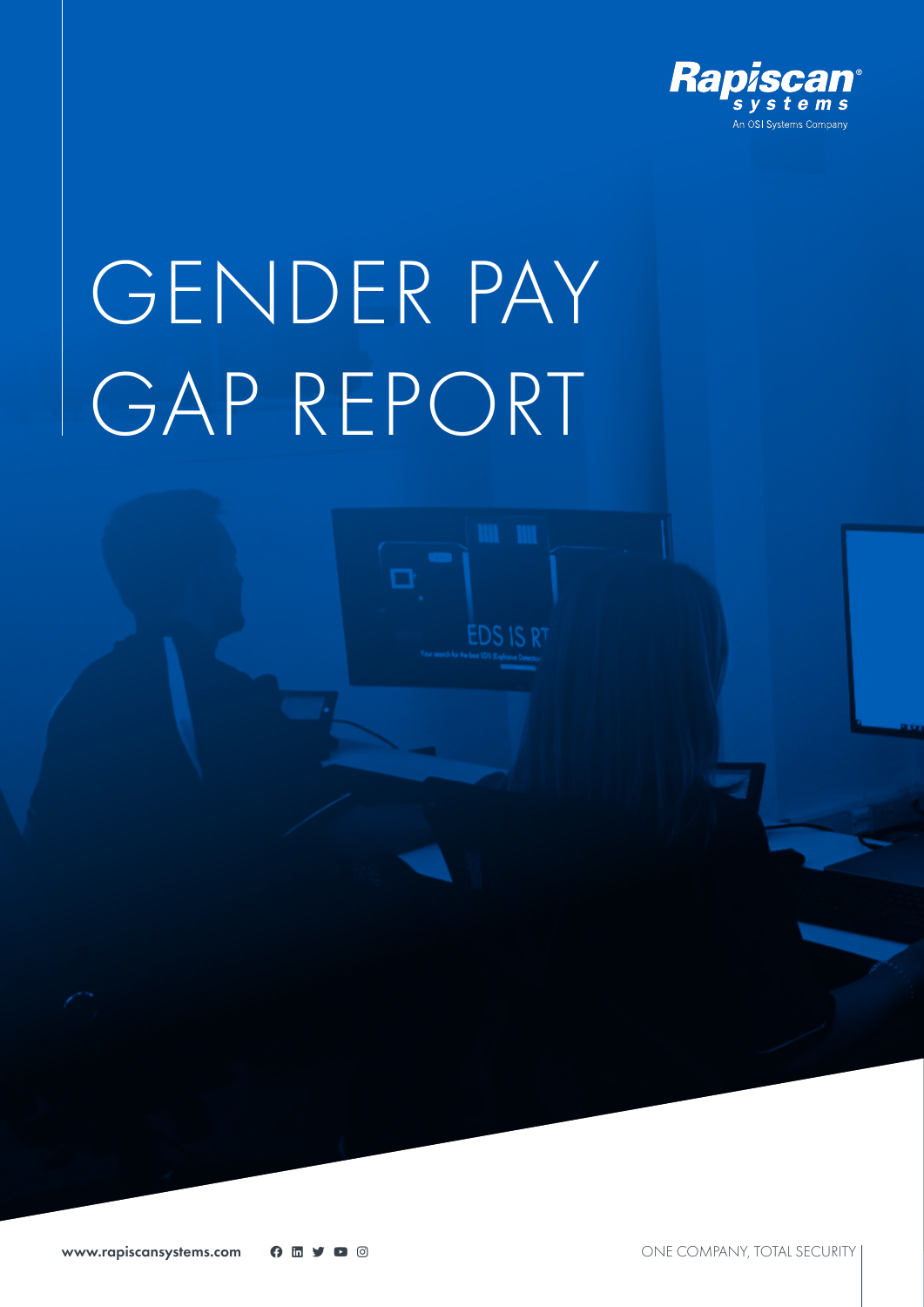

# GENDER PAY GAP APRIL 2021

# RAPISCAN® SYSTEMS LIMITED - A SECURITY SCREENING LEADER

Rapiscan Systems Limited, which is part of the OSI Systems family of companies, is a leading supplier of security screening solutions that help governments, corporations, law enforcement and military organizations around the world combat terrorism, drug and weapons smuggling, illegal immigration and trade fraud with speed and confidence while maximizing operational efficiency and meeting the most stringent security regulations and standards.

Our products and services utilize multiple inspection technologies and advanced threat identification algorithms for baggage and parcel inspection, cargo and vehicle inspection, hold baggage and people screening, radiation detection, and explosive and narcotics trace detection.

Rapiscan Systems Limited is committed to providing work pay parity and is an Equal Opportunity Employer. We aim to create and support a working environment where everyone has the chance to be successful.

We are committed to providing an employment environment that is free from harassment or discrimination. This includes all employment activities, and not just the key areas of recruitment, promotions, and training. We are committed to attracting and retaining individuals who are capable of exceptional performance and dedication and we reward employees for the value of their contributions.



#### GENDER PAY GAP

Consistent with UK government regulations, we have conducted a Gender Pay Gap analysis for the 5 April 2021 snapshot, for our UK employees. The "gender pay gap" is the difference between the average hourly earnings of men and women, irrespective of role or seniority, expressed as a percentage of the hourly pay rate of male employees. It is reported on a mean (average) basis, and median (middle point) basis.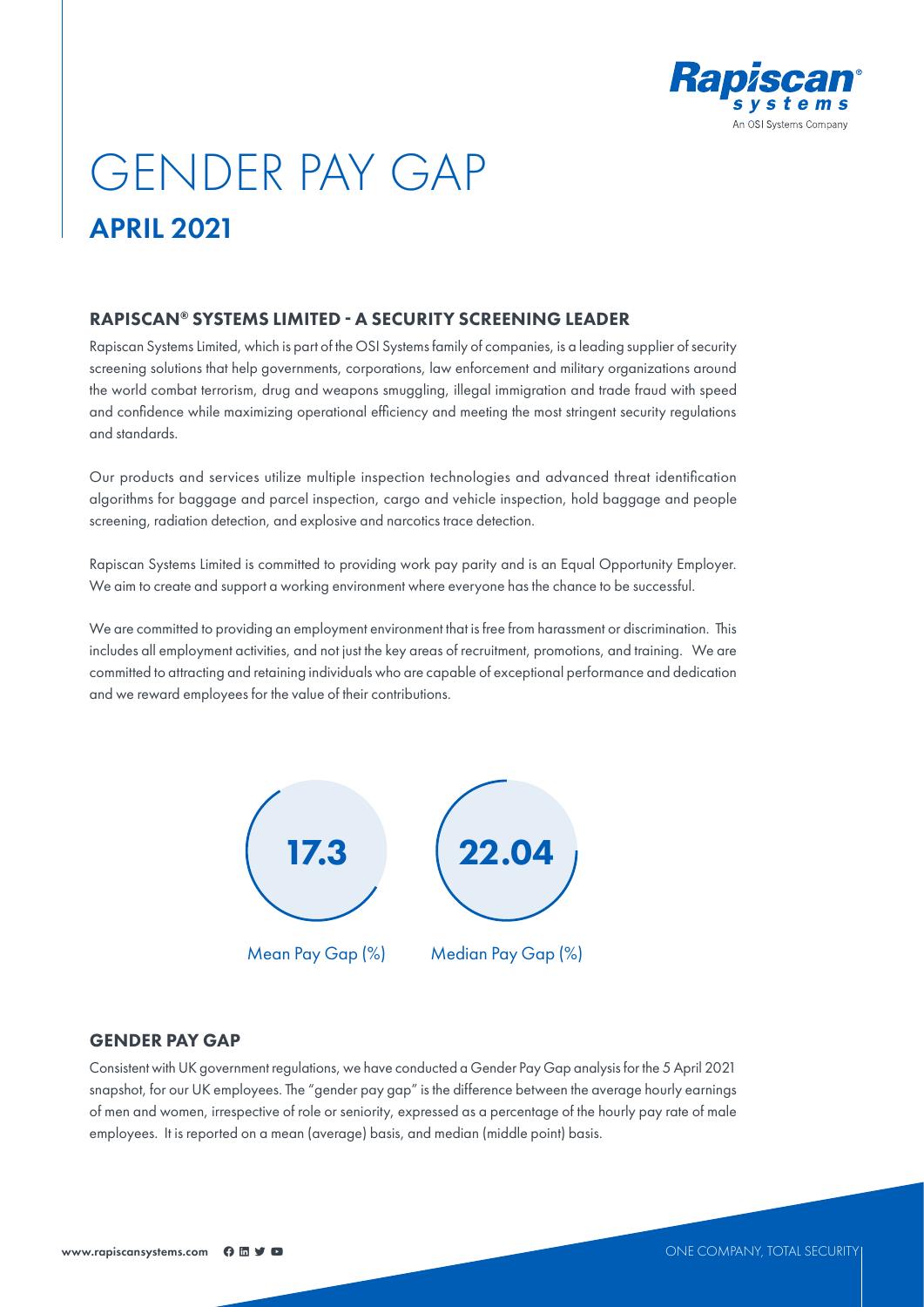

In the United Kingdom, our total number of male employees is 328 and our total number of female employees is 68. In the upper quartile, there are 86.8 male employees and as salaries are higher in this quartile, the pay gap is at it's widest.



# MEAN (AVG.) GENDER PAY GAP



By comparison in the lower and upper middle quartiles we see a small negative percentage indicating women overall receive higher pay than men. Our gender pay gap reflects the historically low uptake of women into engineering and manufacturing roles. Historically, many of our technical and engineering positions have been a key source of candidates for promotion into management and more senior positions. This continues to be a challenge across our industry.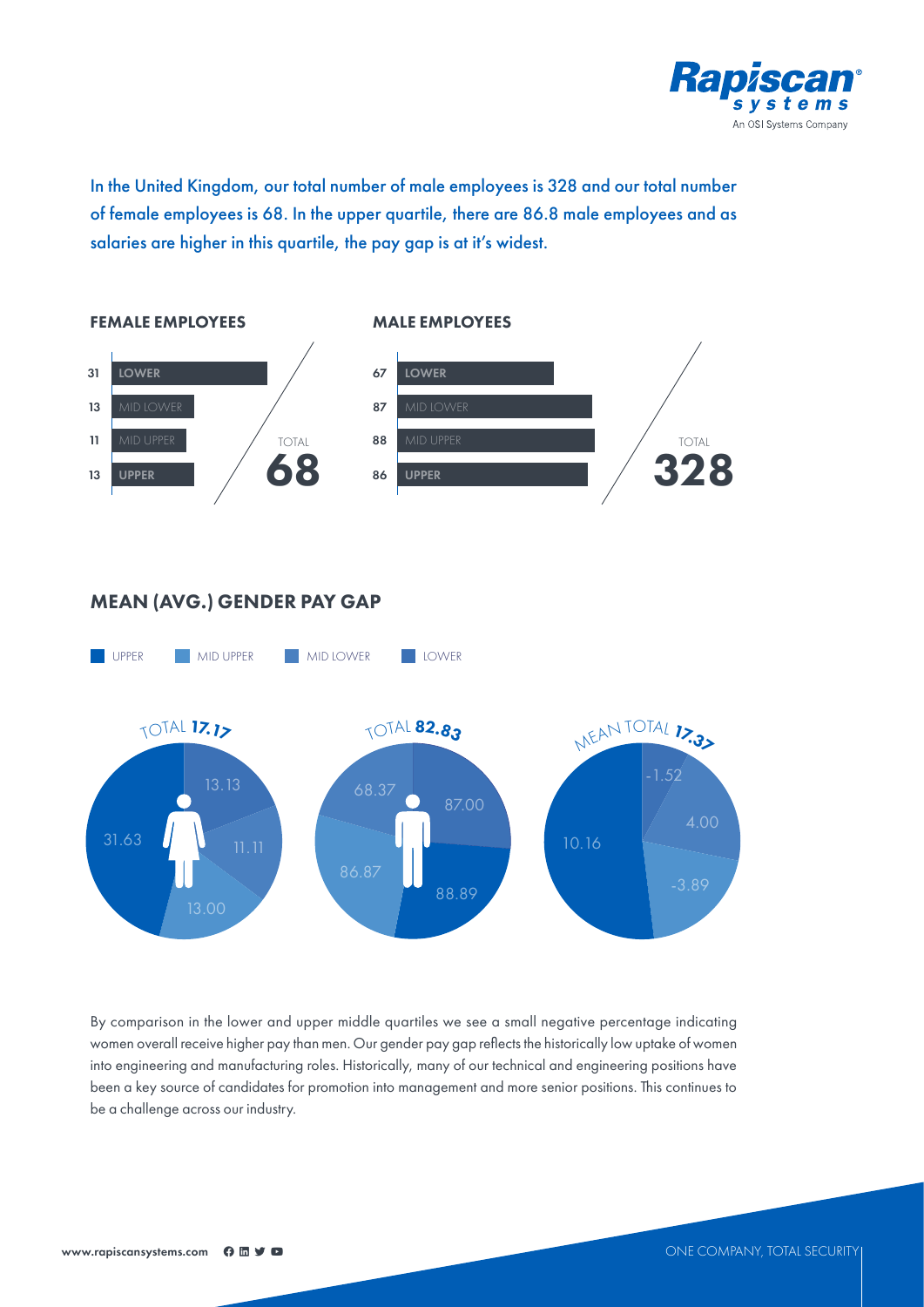

## BONUS PAY GAP

Bonuses were paid to a wider population in this year. In addition to the usual annual bonuses a special 'appreciation bonus' was paid in some divisions, to thank staff for working through very difficult conditions as a result of Covid impacts. This resulted in a median bonus gap of 25.69%, compared to previous years where the median gap was negative, revealing that women overall received a higher bonus than men.



## EQUAL PAY

It is important to draw a distinction between the gender pay gap and evaluating "equal pay". Analysing equal pay focuses on whether one gender is paid less than the other for performing the same or comparable work. The company is committed to compensating employees fairly, regardless of gender for work performance that reinforces our mission, values and business results. This includes base pay levels that are competitive with the external job market in which we compete for talent and that are reflective of the internal value of each position.

# RAPISCAN IS COMMITTED TO EQUALITY

Our broadband pay structure encourages employees to focus on developing the skills, knowledge and abilities that drive organizational success. All positions are linked to pay grades based on level of responsibility and duties performed.

Integrity is one of our core values. This value includes diversity and inclusion, both critical components of our company culture. Our success depends on diverse perspectives and ensuring that all employees, regardless of gender, can contribute fully.

The information and data reported is accurate as of the snapshot date of 5 April 2021.

*Julia Shelley-Brown Director Human Resources*

*Kieran Kent Director*